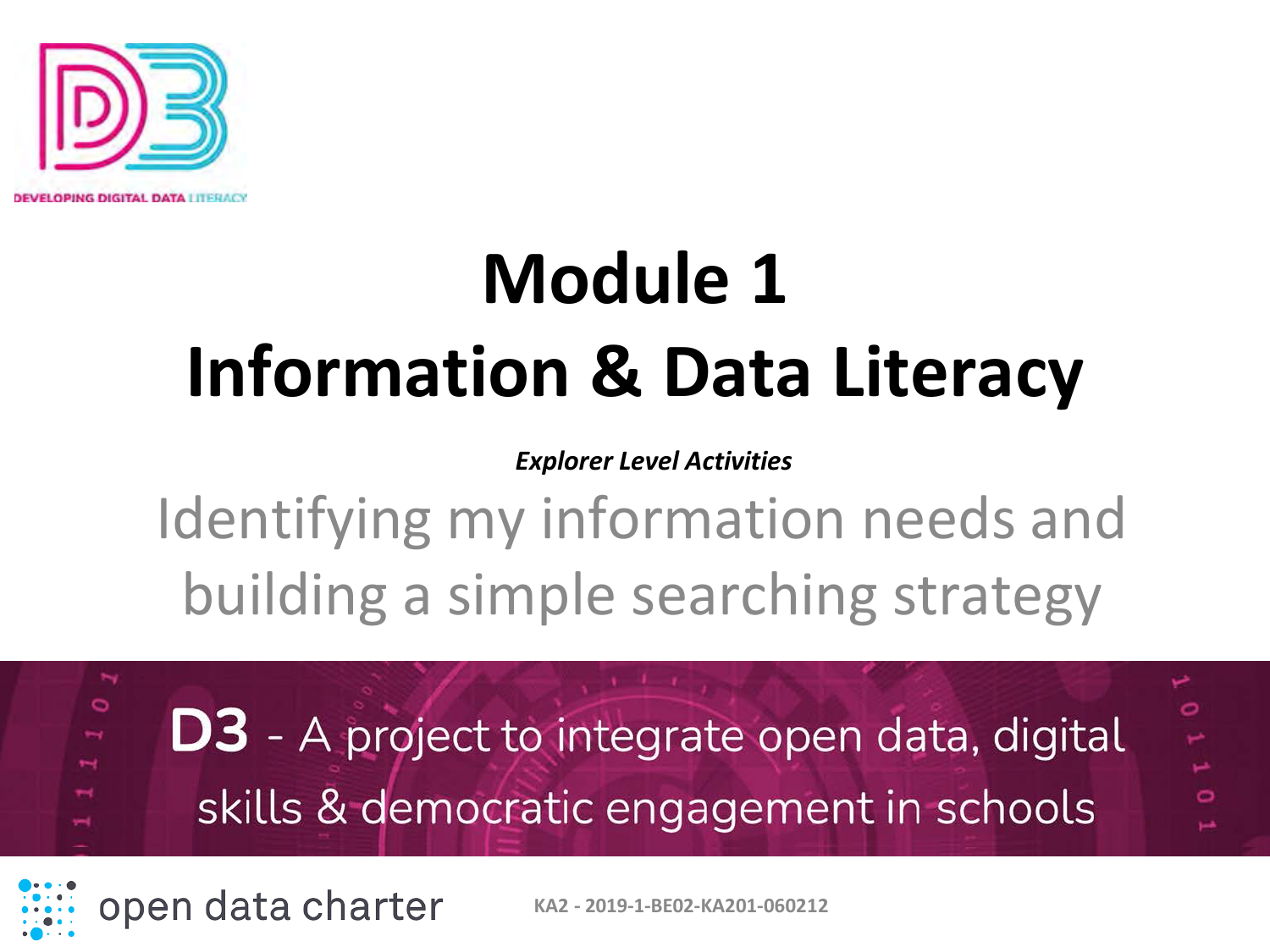

## **Description of the activity**

"The pandemic has raised a plethora of questions concerning our health, society, education and many more aspects of our life. Identifying our actual needs in this new reality and making the right questions to explore these needs is not always an easy thing to do.

**One of the many questions** that arises during the pandemic has to do with *the measures that we need to take to protect ourselves against the COVID-19 virus*"

• Outline of the activity

open data charter

- Discover your information needs
- Build a basic searching strategy

**KA2 - 2019-1-BE02-KA201-060212** 2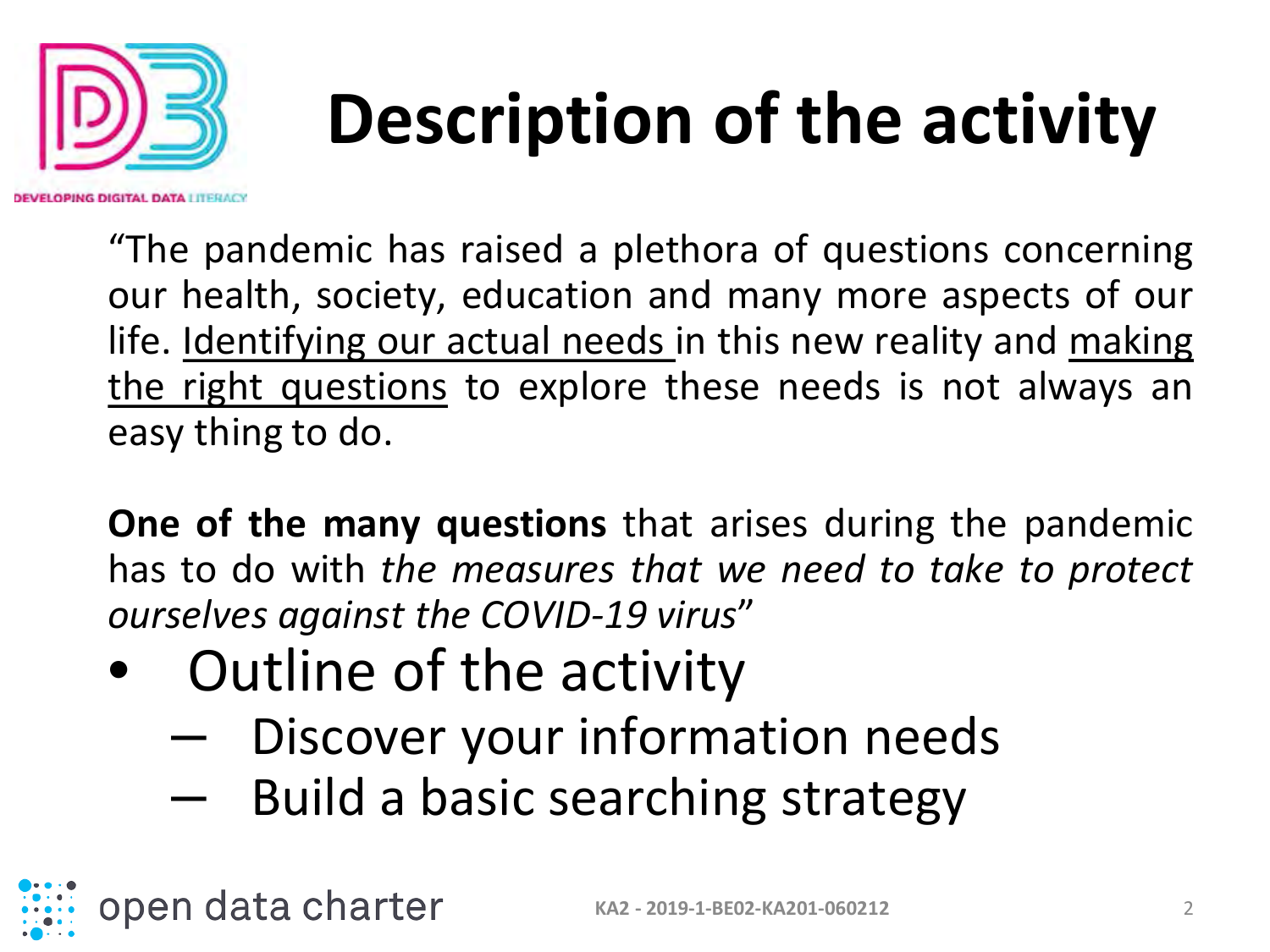

#### Discover what you already know

- One way to discover your own information needs is
	- giving yourself credit for what you already know about the topic. The following chart can help you list<br>whatever you already know.
	- Once you have stated what you do know, it should be easier to state what you don't know.

| What do you know?<br>(e.g., about protection<br>measures against COVID-19) | How do you know it?<br>(e.g., heard from your<br>parents, from the news etc.) | How confident do you feel<br>about this knowledge?<br>(e.g., 100% confident or just<br>assume it is right?) |
|----------------------------------------------------------------------------|-------------------------------------------------------------------------------|-------------------------------------------------------------------------------------------------------------|
| Wash my hands                                                              | Know it since childhood,<br>everybody says that                               | Assume it is right                                                                                          |
| Use masks                                                                  | Learned it from the news,<br>Watching doctors wear masks                      | I have doubts especially in<br>cases of improper use                                                        |

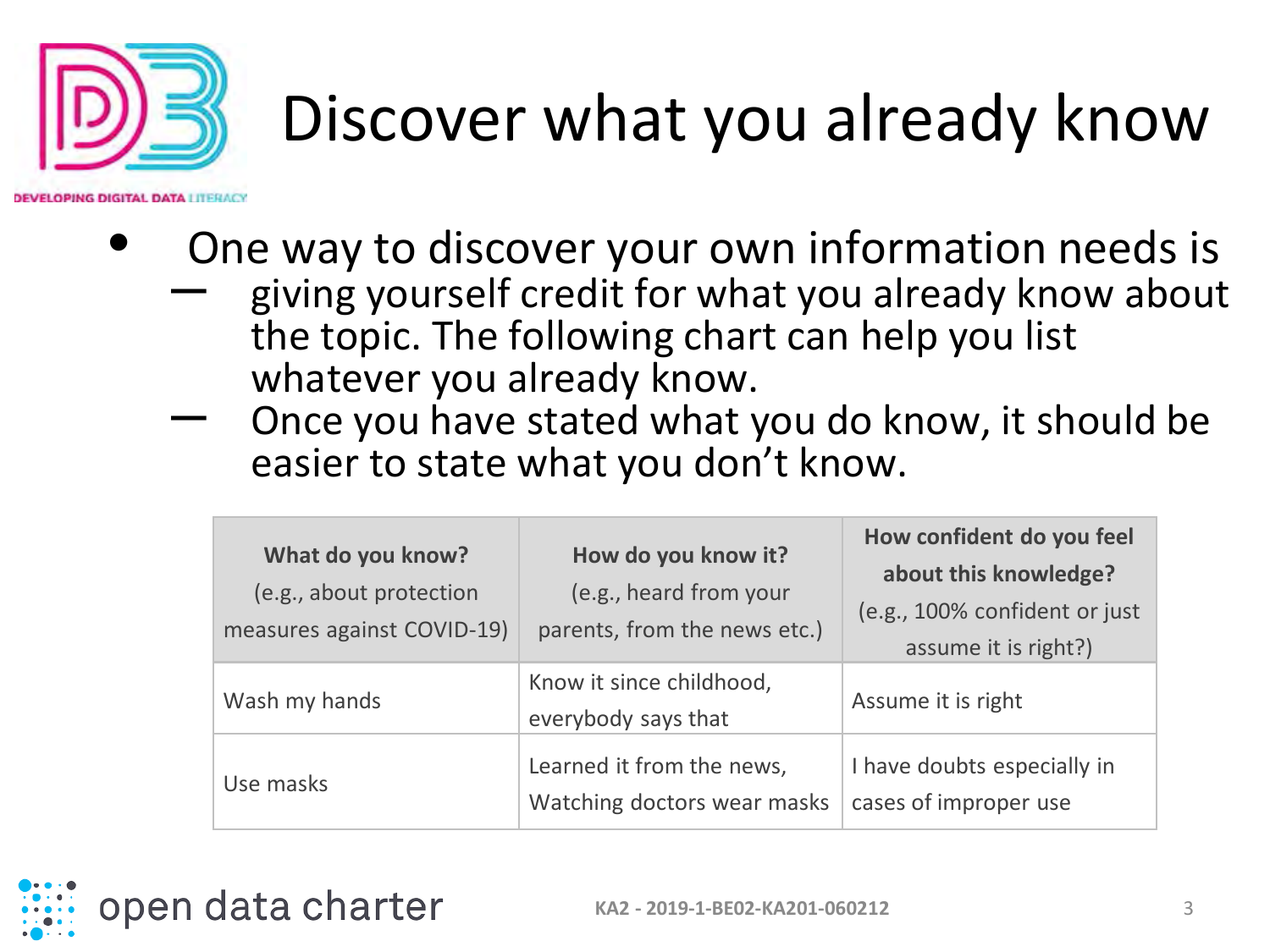

## *Keep track of your knowledge*

**DIGITAL DATA LITERAL** 

- A "K-W-H-L" chart is a graphical way to keep your research on track if you want
	- what the person knows (**K**),
	- what the person wants to know (**W**),
	- how (**H**) the person will find the information, and
	- what the person has learned (**L**) about a topic.
- It is used *before*, *during*, and *after* conducting research or studying any new material.

| What do you      | What do you      | How will you     | What have you        |
|------------------|------------------|------------------|----------------------|
| already Know     | Want to know     | find information | <b>Learned about</b> |
| about the topic? | about the topic? | on your topic?   | the topic?           |
|                  |                  |                  |                      |
|                  |                  |                  |                      |
|                  |                  |                  |                      |

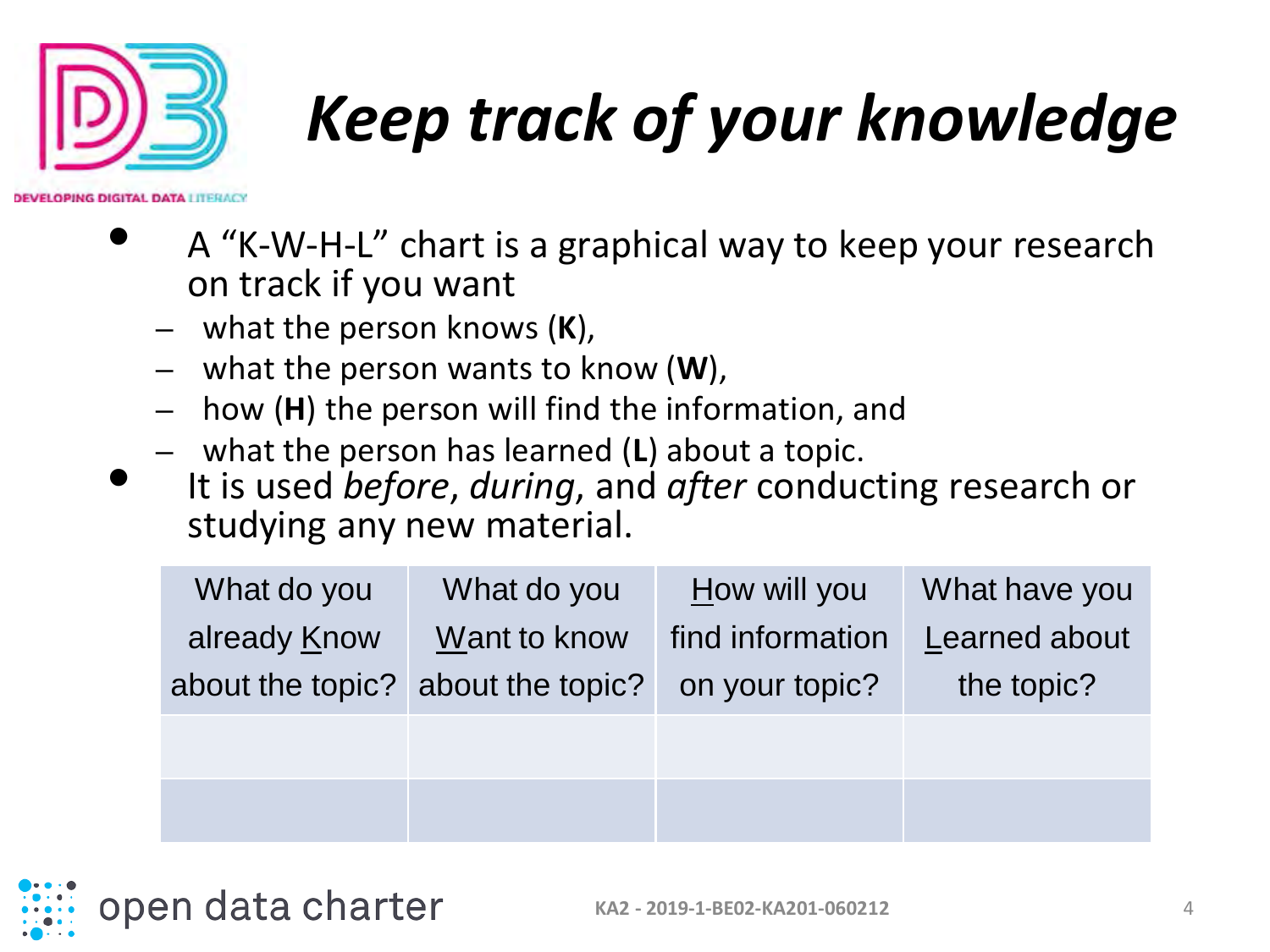

### *Start building a search strategy Step 1: Choose topic*

- Our scenario has to do with the pandemic and in finding proper measures to reduce the risk of coronavirus infection.
- One phrase describing our problem would be: *"I want to know proper measures that would protect me from getting infected by the coronavirus."*
	- Keywords that tell you what to do: **know**, **protect, getting infected**
	- Research context/research focus**: protection measures**
	- Key theme: **coronavirus**

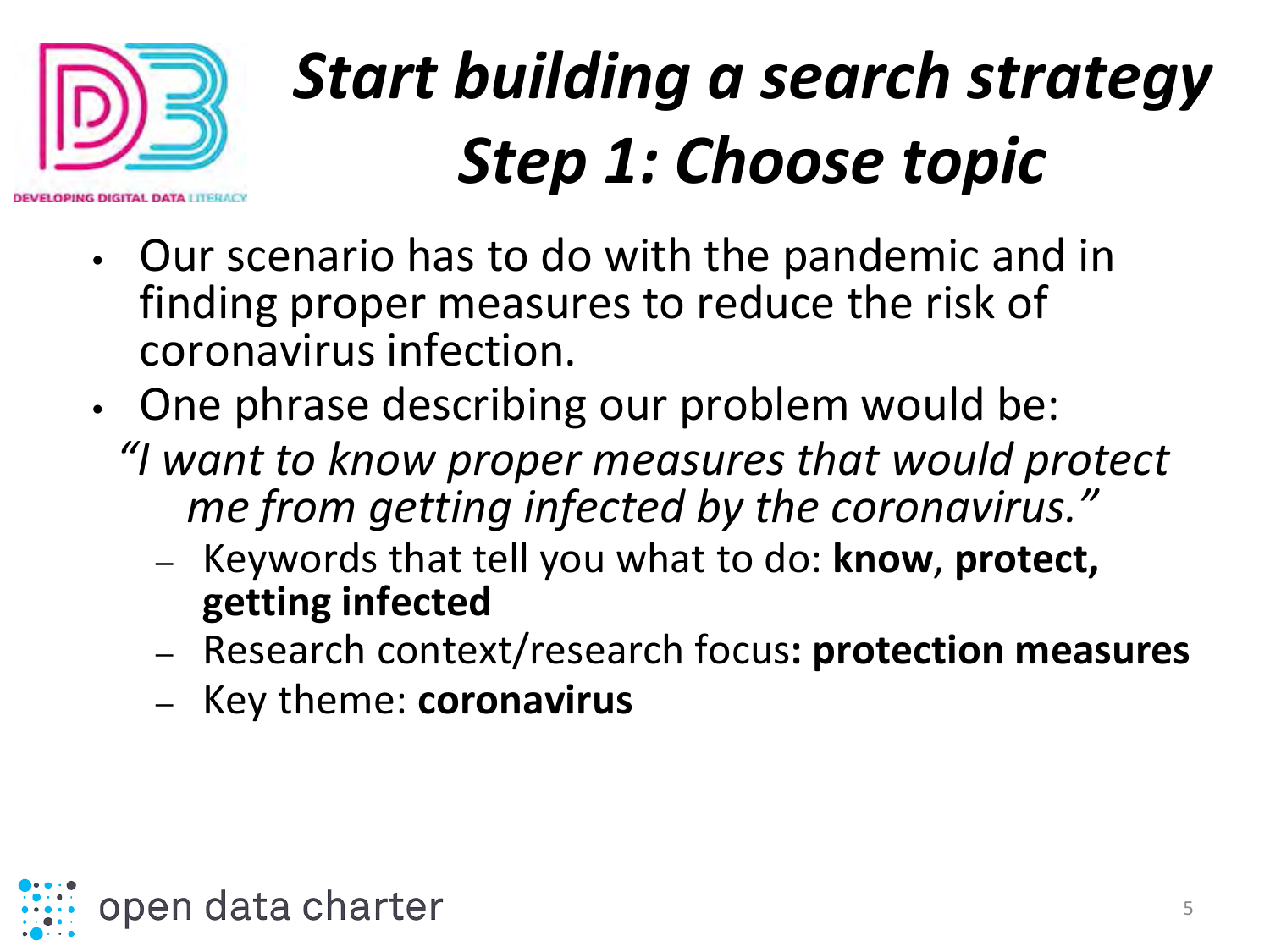

#### *Step 2: Turn topic into research question*

- Is the phrase from Step 1 the most appropriate one
- Keywords that can help us turn this phrase *into a more suitable research question* are
	- **Who** is the intended audience of the information needed?
	- **What** type of information will answer the question?
	- **Where** is to be applied? *Or* **Where** to search for information?
	- **When** do we need the information? *Or* **When** is it referred to?
	- **Why** is the information important?
- The "5 Ws" (*Who*, *What*, *Where*, *When*, *Why)* can start various questions in order to better articulate our information needs.

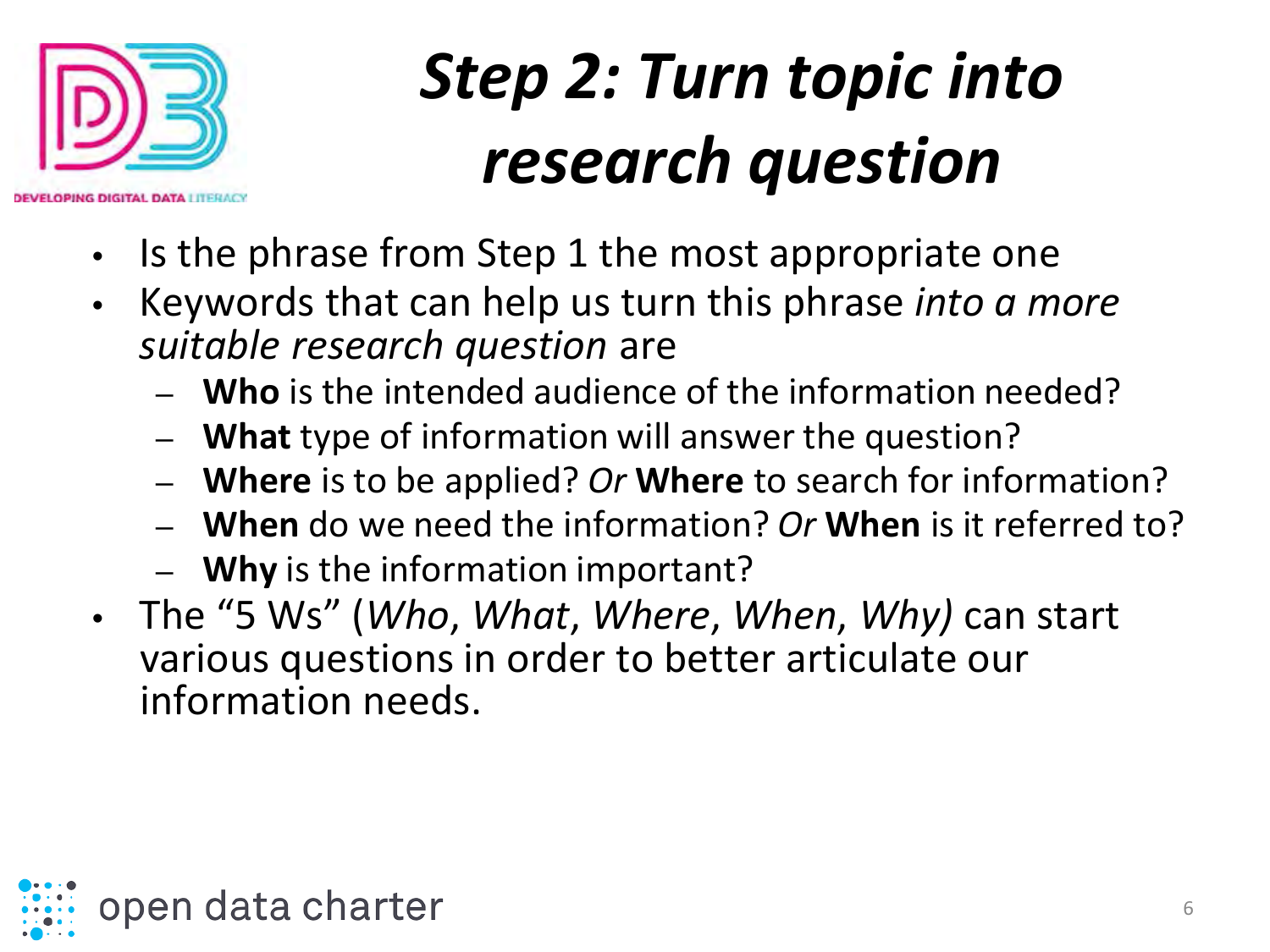

# *Step 2 in our scenario*

- Indicative questions for our scenario
	- **Who**? Teenagers / kids / medical staff / older people
	- **What?** Tools / habits / materials
	- **Where?** In public transport / at home / in the supermarket / anywhere etc.
	- **When?** Before vaccination / after vaccination / anytime
	- **Why?** *(a bit obvious)* to protect ourselves / others / confine virus transmission
- **Activity:** Answer the above questions related to your topic

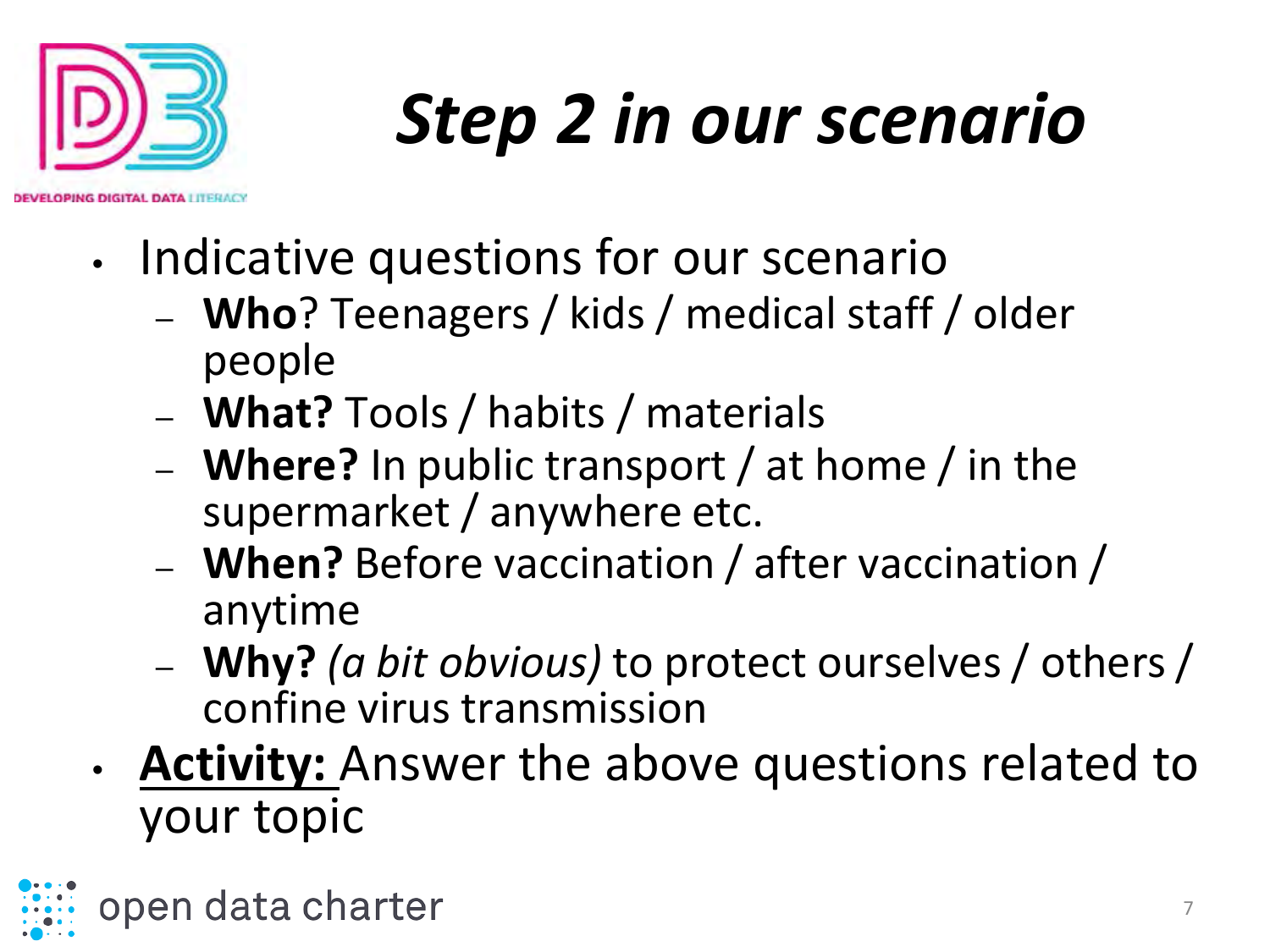

# *Step 3: Choose keywords*

- We try to find the suitable keywords that
	- usually constitute the main ideas or concepts in our research question
	- they will probably serve as search terms in our research.
- For Example in our scenario:
	- learn, protection measures, prevent infection, coronavirus, public transportation
- **Activity:** Choose keywords to help you research your topic of interest.

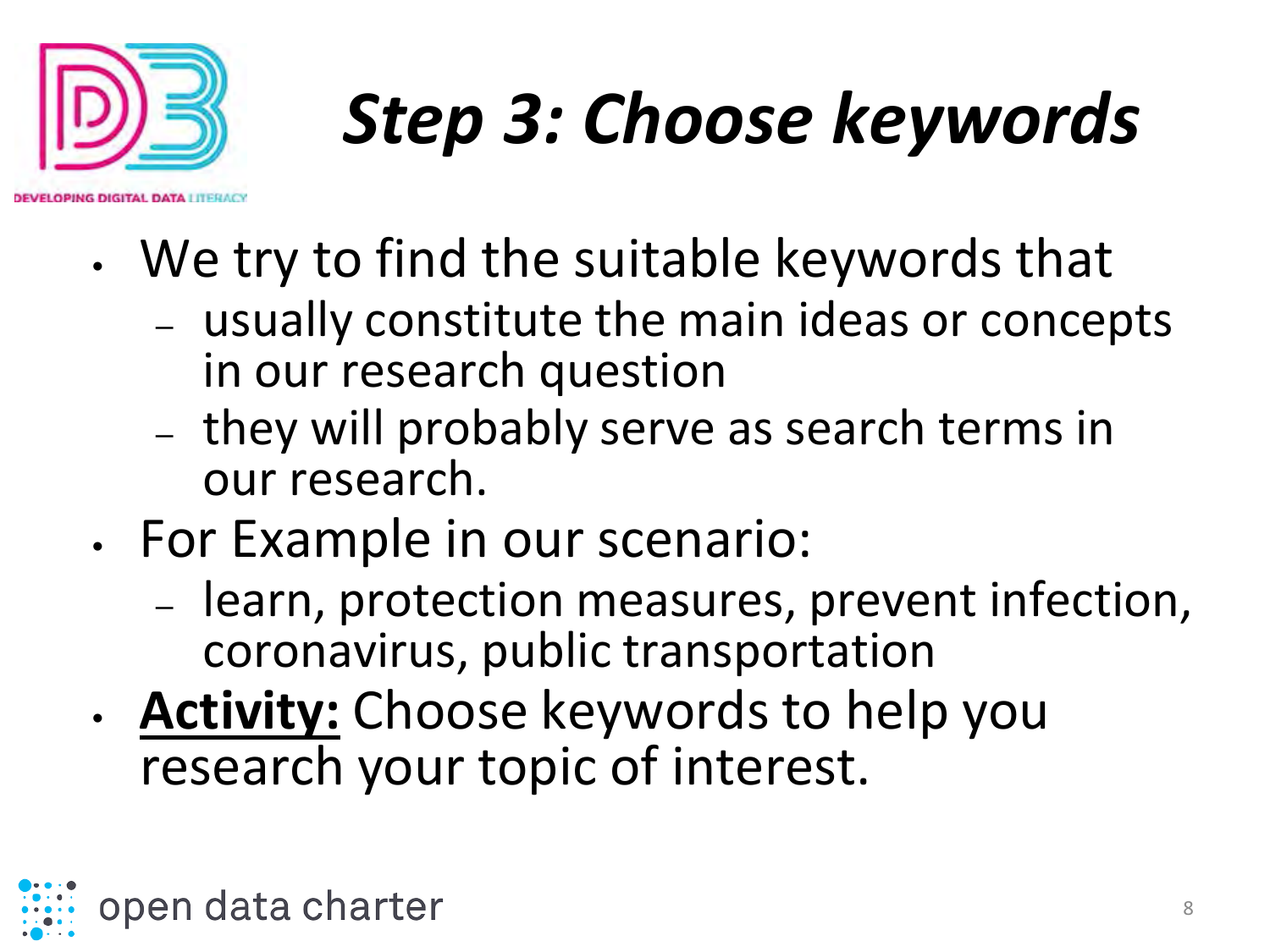

#### *Step 4: Synonyms or Narrowing*

- Find *Synonyms or Narrowing*, if needed and applicable in your topic
- https://youtu.be/x9diL8-ZpAk, a "search keywords tutorial"
- Finding synonyms of previously selected keywords in our scenario

|                 | <b>Measures</b>                                               | <b>Coronavirus</b>                    | <b>Public</b><br><b>Transportation</b>    |
|-----------------|---------------------------------------------------------------|---------------------------------------|-------------------------------------------|
| <b>Synonyms</b> | <b>Precautions</b>                                            | N/A                                   | Mass transit<br><b>Public transit</b>     |
| <b>Narrower</b> | <b>Safety measures</b><br>protection measures<br><b>Steps</b> | Covid-19<br><b>SARS</b><br>SARS-Cov-2 | <b>Buses</b><br><b>Metro</b><br>Airplanes |
| <b>Broader</b>  | Concerns<br><b>Methods</b>                                    | <b>Virus</b>                          | Transportations                           |

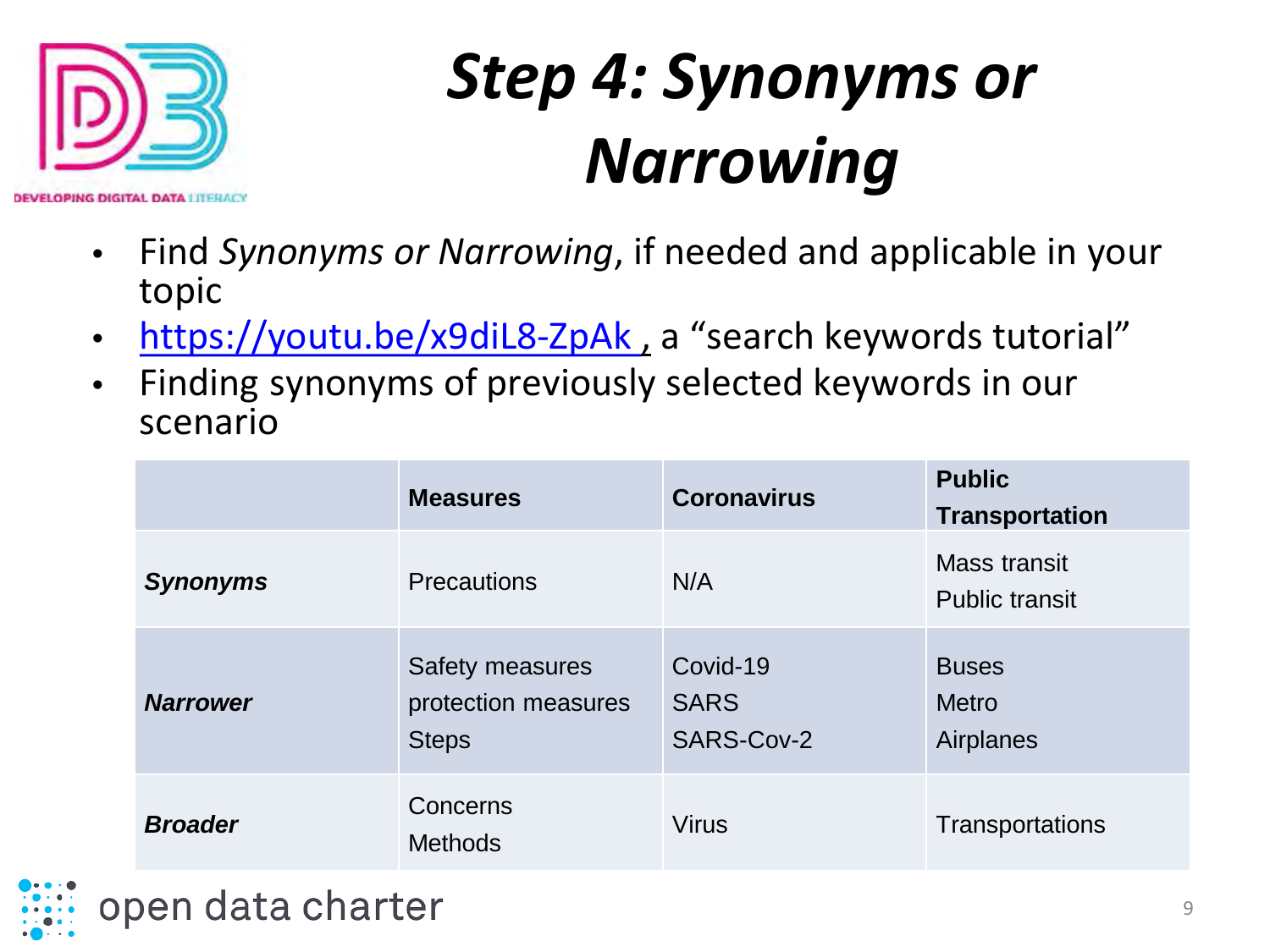

## *Step 5: Start searching*

- Information Sources
	- Books, Journals, Magazines, Encyclopaedias, World- Wide-Web
- Use different Search Engines:
	- *[Google Search Engine](https://www.google.com/) [\(https://www.google.com\)](https://www.google.com/)*
	- *[DuckDuckGo Search Engine](https://duckduckgo.com/) [\(https://duckduckgo.com](https://duckduckgo.com/))*
	- [https://www.bing.com](https://www.bing.com/)
	- [https://yandex.com](https://yandex.com/)
	- <https://swisscows.com/?region=iv&culture=en>
	- [https://search.creativecommons.](https://search.creativecommons.org/)